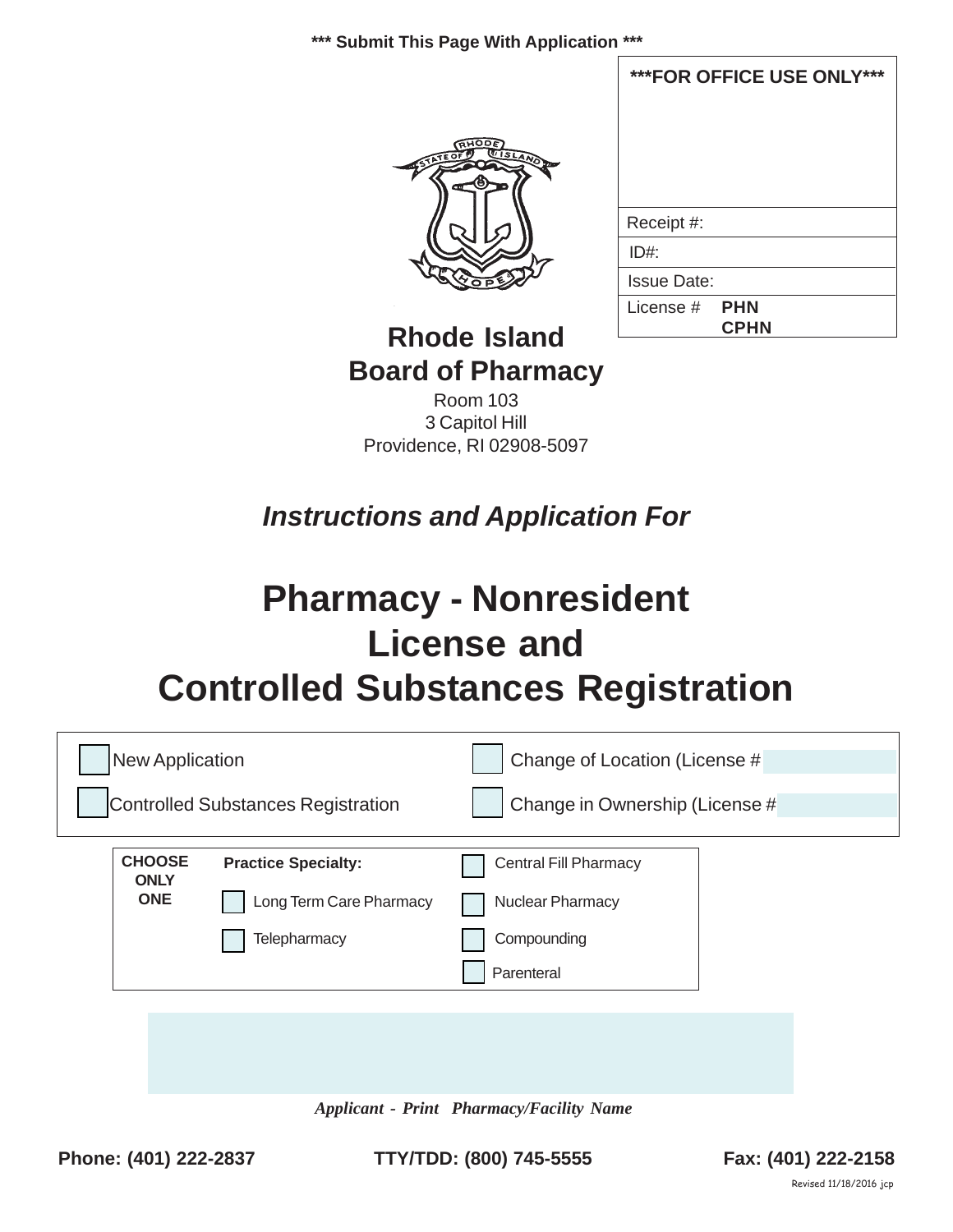#### **Enclosures**

The following materials and information should be enclosed within this application packet:

| <b>Application Materials</b> |  |
|------------------------------|--|
|                              |  |

#### **Licensure Requirements**

- Application Fee of **\$340.00** (add \$100.00 for Controlled Substances Registration for a total of **\$440.00**) Check or money order only (**NOTE:** All application fees are **non-refundable**).
- Valid, unexpired license, permit or registration issued by the state in which located.
- Compliance with the regulations of this state when dispensing legend drug/devices to residents of this state.

#### *Resident Agent*

A nonresident pharmacy shall designate a resident agent in this state for service of process. If not so designated, it shall be deemed an appointment by such nonresident pharmacy of the Secretary of State to be its true and lawful attorney upon whom may be served all legal process in any action or proceeding against such pharmacy growing out of or arising from such delivery. A copy of any such service of process shall be mailed to the nonresident pharmacy by the complaining party by certified mail, return receipt requested, postage prepaid, at the address of such nonresident pharmacy as deignated on the pharmacy's application for licensure in this state. If any such pharmacy is not licensed in this state, service on the Secretary of State in this state only shall be sufficient service.

Upon receipt of a complaint against the nonresident pharmacy, the Rhode Island Board of Pharmacy (BOARD) shall forward the complaint to the state/provincial boards where the nonresident pharmacy is licensed.

#### *Rules and Regulations*

To obtain the Rules and Regulations for your profession visit the A-Z list on the Topics & Programs page at the following web site. From the list click on the letter for your profession.

#### **[http://www.health.ri.gov/atoz/](http://www.health.ri.gov/hsr/professions/pharmacy.php)**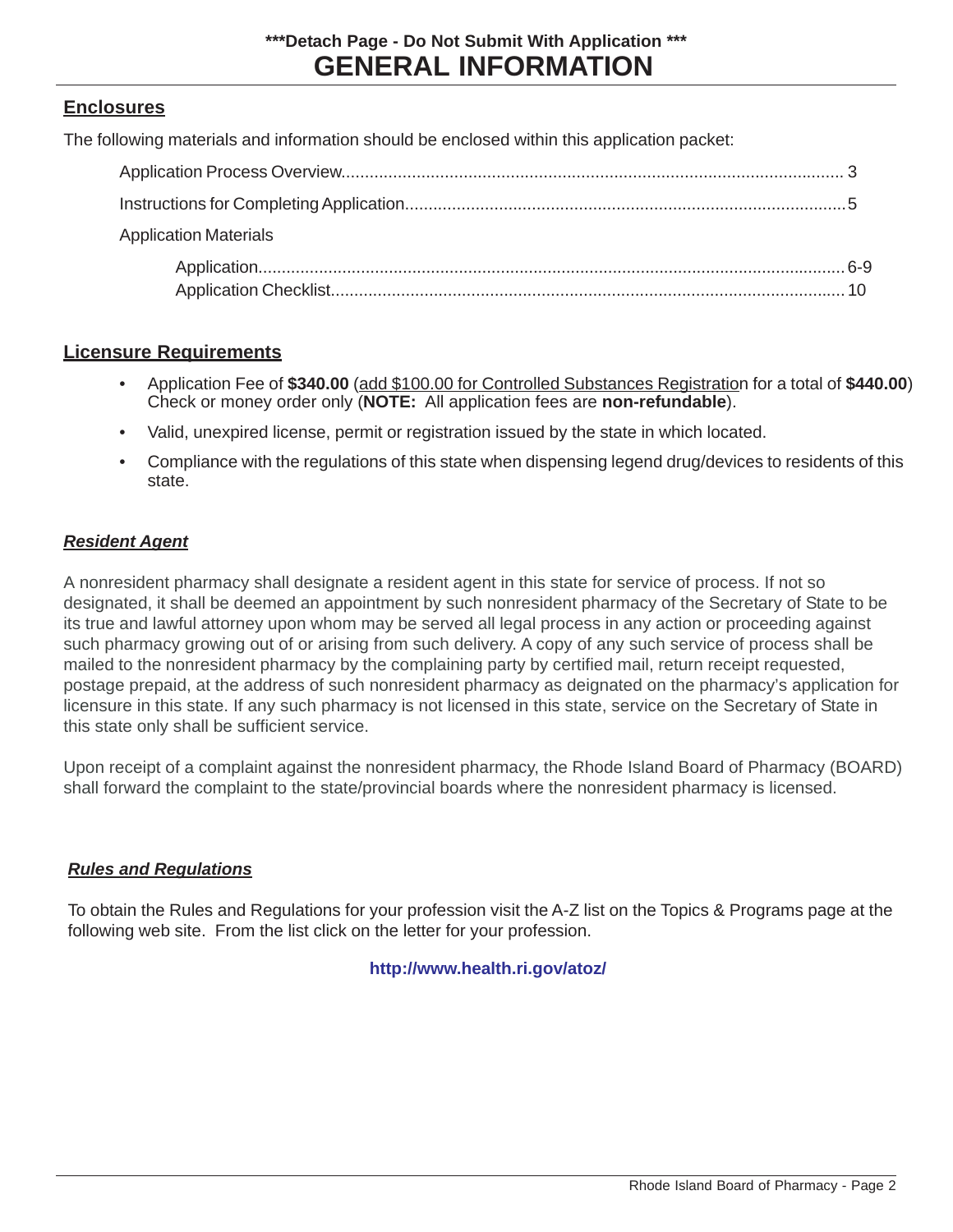# **APPLICATION PROCESS OVERVIEW \*\*\*Detach Page - Do Not Submit With Application \*\*\***

The licensure process in the State of Rhode Island is conducted by the Rhode Island Department of Health (HEALTH), Office of Health Professionals Regulation, and the BOARD.

#### **Application Process**

This application is to be used for licensing a pharmacy located outside the State of Rhode Island that ships, mails or delivers prescription drugs and/or devices to a patient in this state, or to apply for a new license due to a change in ownership or location. Prescription drugs or devices cannot be shipped, mailed, or delivered to a patient in this state without being licensed by the BOARD. The nonresident pharmacy must maintain, at all times, a valid unexpired license, permit or registration to operate the pharmacy in compliance with the laws of the state in which it is located.

A pharmacy license will be issued to a person, owner, corporation, or other legal entity, hereinafter called the "Licensee". The license shall entitle the owner to operate such pharmacy at the location specified on the license and shall not be transferred. When there is a change in ownership, operation and/or location, the license immediately becomes void and shall be mailed by the licensee to the BOARD. It is the duty of the owner to immediately notify the BOARD of any proposed change of location or ownership, and to file the required application prior to the change. Renovating or remodeling an existing pharmacy is not considered a change of location.

#### *"Change of ownership"* means:

- a. In the case of a pharmacy, manufacturer or wholesaler which is a partnership which results in a new partner acquiring a controlling interest in the partnership;
- b. In the case of a pharmacy, manufacturer or wholesaler which is a sole proprietorship, the transfer of the title and property to another person;
- c. In the case of a pharmacy, manufacturer or wholesaler which is a corporation:
- i. A sale, lease exchange, or other disposition of all, or substantially all of the property and assets of the corporation; or
- ii. A merger of the corporation into another corporation; or
- iii. The consolidation of two or more corporations, resulting in the creation of a new corporation; or
- iv. In the case of a pharmacy, manufacturer or wholesaler which is a business corporation, any transfer of corporate stock which results in a new person acquiring a controlling interest in the corporation; or
- v. In the case of a pharmacy, manufacturer or wholesaler which is a nonbusiness corporation, any change in membership which results in a new person acquiring a controlling vote in the corporation.

All items listed on the "checklist" (page 10) must be submitted for an application to be considered complete. All applications are considered valid for six months from the day they are received at HEALTH. If you do not complete the application process and obtain a license within those six months, a new application and fee must be submitted.

Please allow a minimum of four weeks for the entire licensure process to be completed. If the applicant has had criminal or disciplinary history in Rhode Island or another state, it may take an additional two or three months for all pertinent documentation to be received, and a decision to be made regarding the issuance of a license. This is an estimate of the amount of time that is required to become licensed. The entire process may take more or less time than estimated.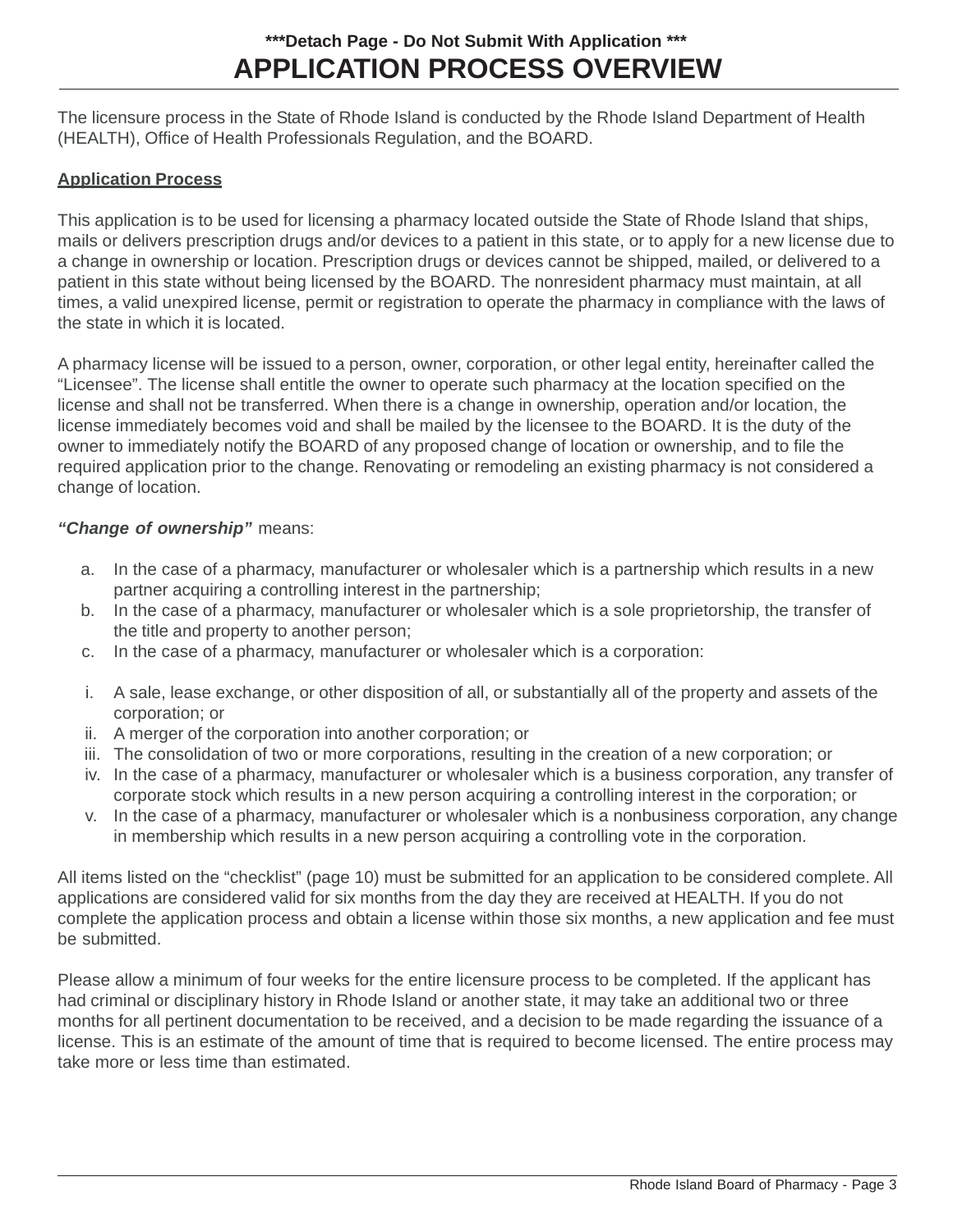#### **\*\*\*Detach Page - Do Not Submit With Application \*\*\***

#### **APPLICATION PROCESS OVERVIEW (continued)**

Licenses will be issued within five working days following the Board's approval of the completed application. Wall permits are mailed approximately two weeks from the date of issuance, and are mailed to the address furnished in the application. It is the applicant's responsibility to notify the BOARD, in writing, if there are changes during the interim, or at any time after the license is issued. It is the responsibility of the licensee to notify the BOARD in writing when there is a change in the pharmacist-in-charge.

A nonresident pharmacy must comply with the regulations of this state when dispensing legend drugs or devices to residents of this state.

HEALTH will not, for any reason, accelerate processing of one applicant at the expense of other applicants. Once completed, the application will be reviewed, and the applicant will be contacted by the BOARD if further information is required. Be advised, the applicant may be required to appear for an interview.

#### **NOTE:**

Licensure application materials are public records as mandated by Rhode Island law and may be made available to the public, unless otherwise prohibited by State or Federal Law.

The license will expire on September 30th *(regardless of the date issued)*, and a form will be mailed to renew the pharmacy license for the period October1st through September 30th. It is the licensee's responsibility to maintain an active license. If a renewal is not received, the licensee is to contact the BOARD to followup on the status of the renewal:

#### **[https://healthri.mylicense.com/Verification/](http://www.health.ri.gov/hsr/professions/pharmacy.php)**

Please continue to review the remaining portions of this application packet for instructions and other materials necessary to complete the [Board application. If you have any questions about this ap](http://www.health.ri.gov/hsr/professions/license.php)plication process, or would like to check on the status of your BOARD application, please contact the BOARD at (401) 222-2837.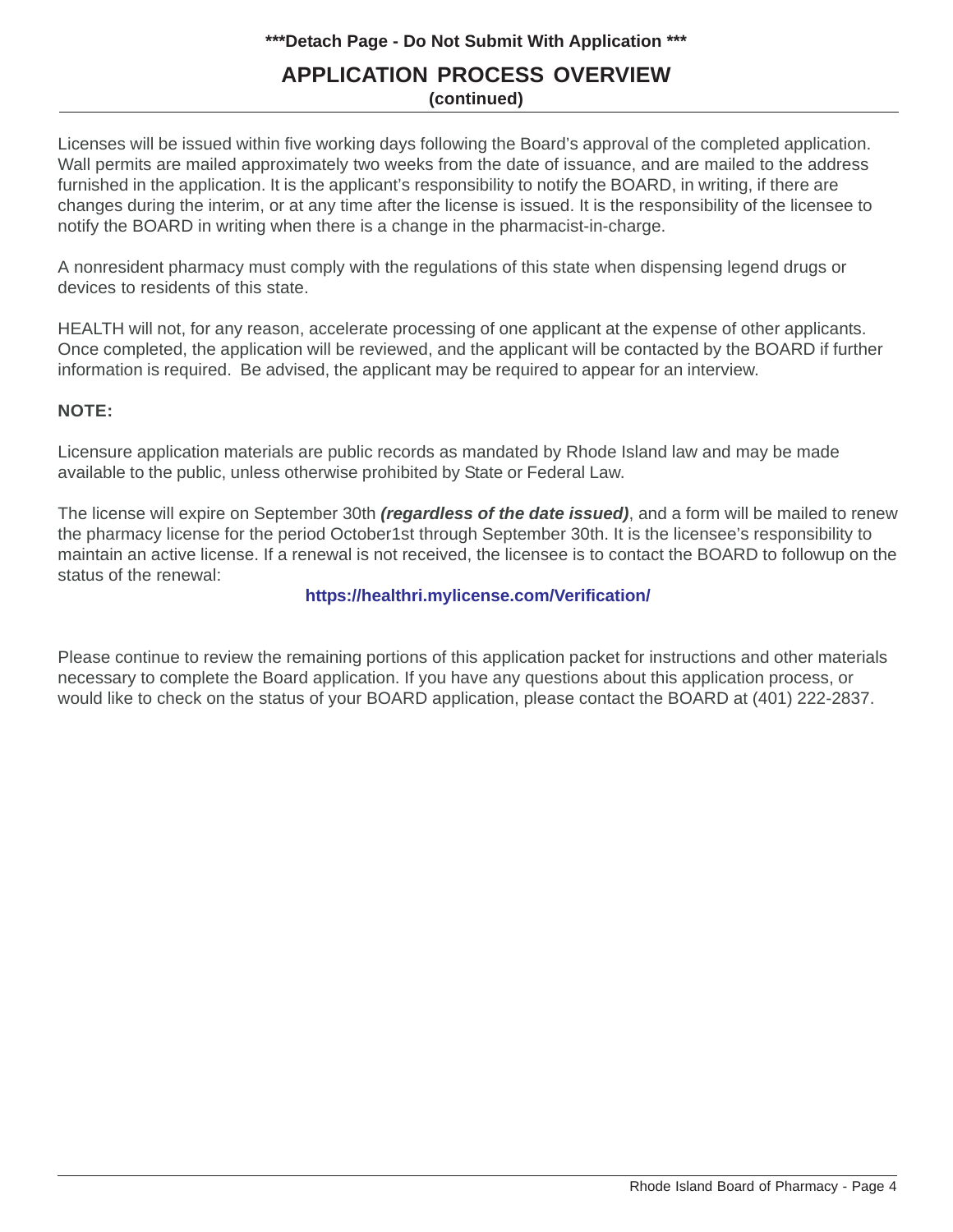# **INSTRUCTIONS FOR COMPLETING THE BOARD APPLICATION \*\*\*Detach Page - Do Not Submit With Application \*\*\***

Read the following instructions and those throughout the application packet carefully before completing the Board application. **Only complete applications with the appropriate fee will be accepted.** Failure to submit all required information and appropriate documentation may result in processing delays. All of the information provided is subject to change.

#### **General Instructions**

- 1. Make a copy of the application and forms before you begin in case you make a mistake.
- 2. Type the information or print in blue or black ball-point pen. Board staff will not make assumptions about illegible information. Be sure to print the licensee's name in the box provided on the cover page.
- 3. Provide a response to each section or question; otherwise mark "N/A" for Not Applicable.
- 4. It is suggested that a copy of the completed application be made before submitting it to the Board.
- 5. It is the applicant's responsibility to check on the status of the application.

#### **Completing your Board Application**

- 1. Complete the **Board Application** pages (6-9). Respond to all components of the application as instructed. If you attach separate pages in continuation of the Board application, such pages MUST clearly indicate the section for which such information is being reported.
- 2. Make a check or money order (in U.S. Funds only) for the application fee of **\$340.00** (or **\$440.00** with CSR application) payable to **General Treasurer, State of Rhode Island** and staple it to the upper left-hand corner of the cover page of the application.
- 3. Attach a copy of the license issued by the state in which located.

Complete all application materials as instructed and arrange them in order as they appear in the application checklist (see page 10). Do not submit applications without all applicable information, documentation and fee. Mail these components of the application to:

> **Rhode Island Department of Health Board of Pharmacy, Room 103 3 Capitol Hill Providence, RI 02908-5097**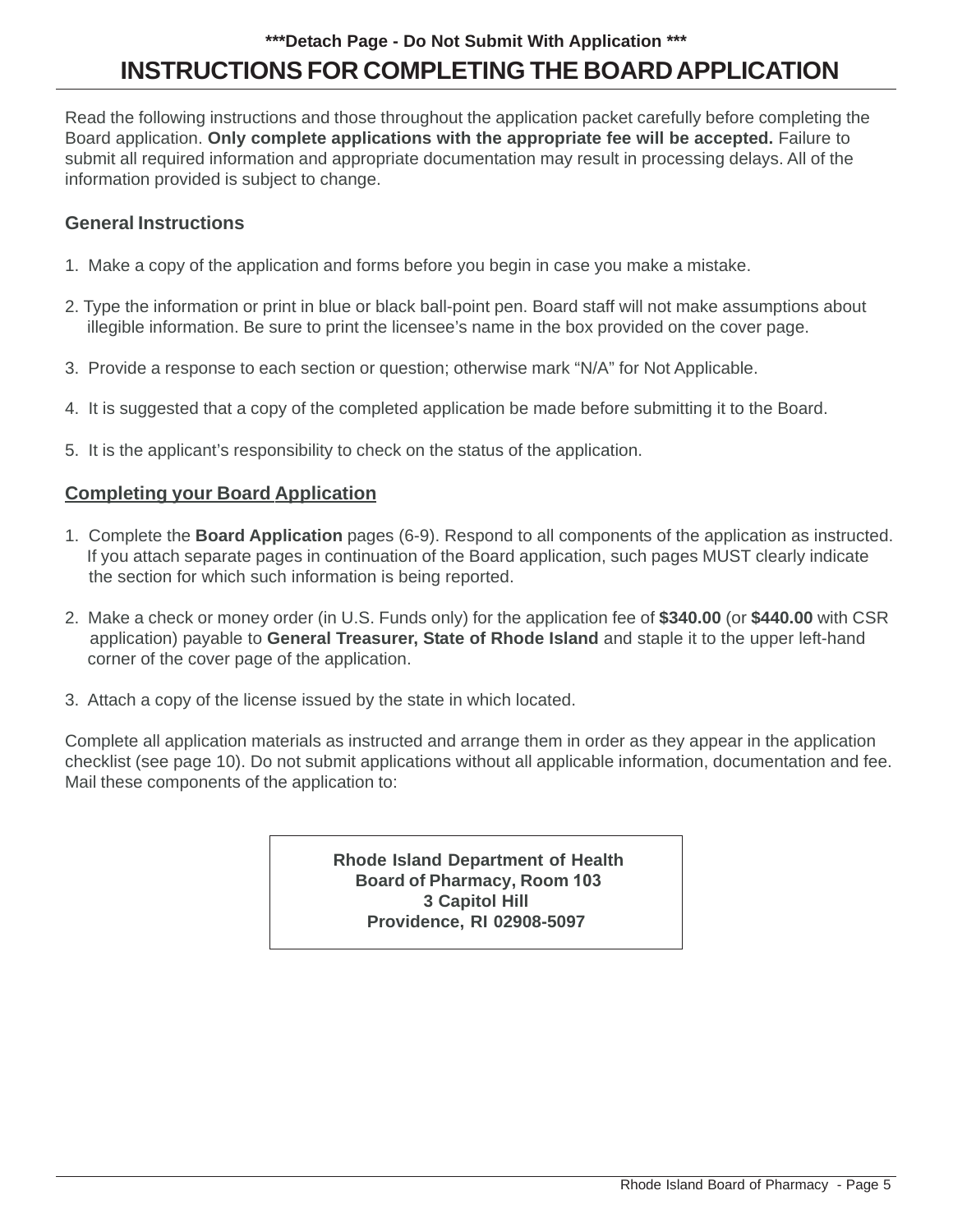

# **State of Rhode Island Board of Pharmacy**

Application for Pharmacy - Non-resident License

*Refer to the Application Instructions when completing these forms. Type or block print only. Do not use felt-tip pens.*

| 1. Facility Name:                                                                            |                                                                                    |                                  |                          |          |             |           |
|----------------------------------------------------------------------------------------------|------------------------------------------------------------------------------------|----------------------------------|--------------------------|----------|-------------|-----------|
|                                                                                              | <b>Facility Name</b>                                                               |                                  |                          |          |             |           |
| 2. Pharmacist-<br>in-Charge                                                                  | Pharmacist License Number                                                          |                                  |                          |          |             |           |
| Provide the name of<br>the pharmacist who is<br>responsible for the<br>day-to-day operations | <b>First Name</b>                                                                  |                                  |                          |          |             |           |
| of the pharmacy.<br><b>NOTE:</b> A change in                                                 | Middle Name                                                                        |                                  |                          |          |             |           |
| the Pharmacist-in-<br>Charge requires<br>written notification to<br>the BOARD.               | Surname, (Last Name)                                                               |                                  |                          |          |             |           |
|                                                                                              | Suffix (i.e., Jr., Sr., II, III)                                                   | Area Code<br><b>Phone Number</b> |                          |          | Extension   | Unlisted? |
| 3. Facility Mailing<br>Information:                                                          | <b>First Line Address</b>                                                          |                                  |                          |          |             |           |
| Please provide the                                                                           |                                                                                    |                                  |                          |          |             |           |
| mailing information for<br>all communication<br>regarding this license. It                   | Second Line Address                                                                |                                  |                          |          |             |           |
| is your responsibility to<br>notify the board of all<br>address changes.                     | <b>Third Line Address</b>                                                          |                                  |                          |          |             |           |
| This information<br>will NOT appear                                                          | City                                                                               |                                  | <b>State</b>             | Zip Code |             |           |
| on the HEALTH<br>Web site.                                                                   | Country, If NOT U.S.                                                               |                                  | Postal Code, If NOT U.S. |          |             |           |
|                                                                                              | Mailing Address Phone                                                              | Extension                        | Mailing Address Fax      |          |             |           |
|                                                                                              | Email Address (Format for email address is Username@domain e.g. applicant@isp.com) |                                  |                          |          |             |           |
| 4. Facility                                                                                  |                                                                                    |                                  |                          |          |             |           |
| Location<br>Information:                                                                     | <b>First Line Address</b>                                                          |                                  |                          |          |             |           |
|                                                                                              | Second Line Address                                                                |                                  |                          |          |             |           |
| It is your responsibility<br>to notify the board of all<br>address changes.                  | <b>Third Line Address</b>                                                          |                                  |                          |          |             |           |
| This information<br>will appear on the                                                       | City                                                                               |                                  | <b>State</b>             | Zip Code |             |           |
| <b>HEALTH</b> Web site.                                                                      |                                                                                    |                                  |                          |          |             |           |
|                                                                                              | Country                                                                            |                                  | Postal Code, If NOT U.S. |          |             |           |
|                                                                                              | <b>Facility Phone</b>                                                              | Extension                        | Facility Fax             |          |             |           |
|                                                                                              | Email Address (Format for email address is Username@domain e.g. applicant@isp.com) |                                  |                          |          |             |           |
| 5. Type of<br>Ownership                                                                      | Corporation                                                                        | <b>Limited Liability Company</b> |                          |          | Partner     |           |
| Please Check ONE                                                                             | Sole Proprietorship                                                                | <b>Limited Partnership</b>       |                          |          | Partnership |           |
|                                                                                              | <b>Governmental Entity</b>                                                         | Other (Describe):                |                          |          |             |           |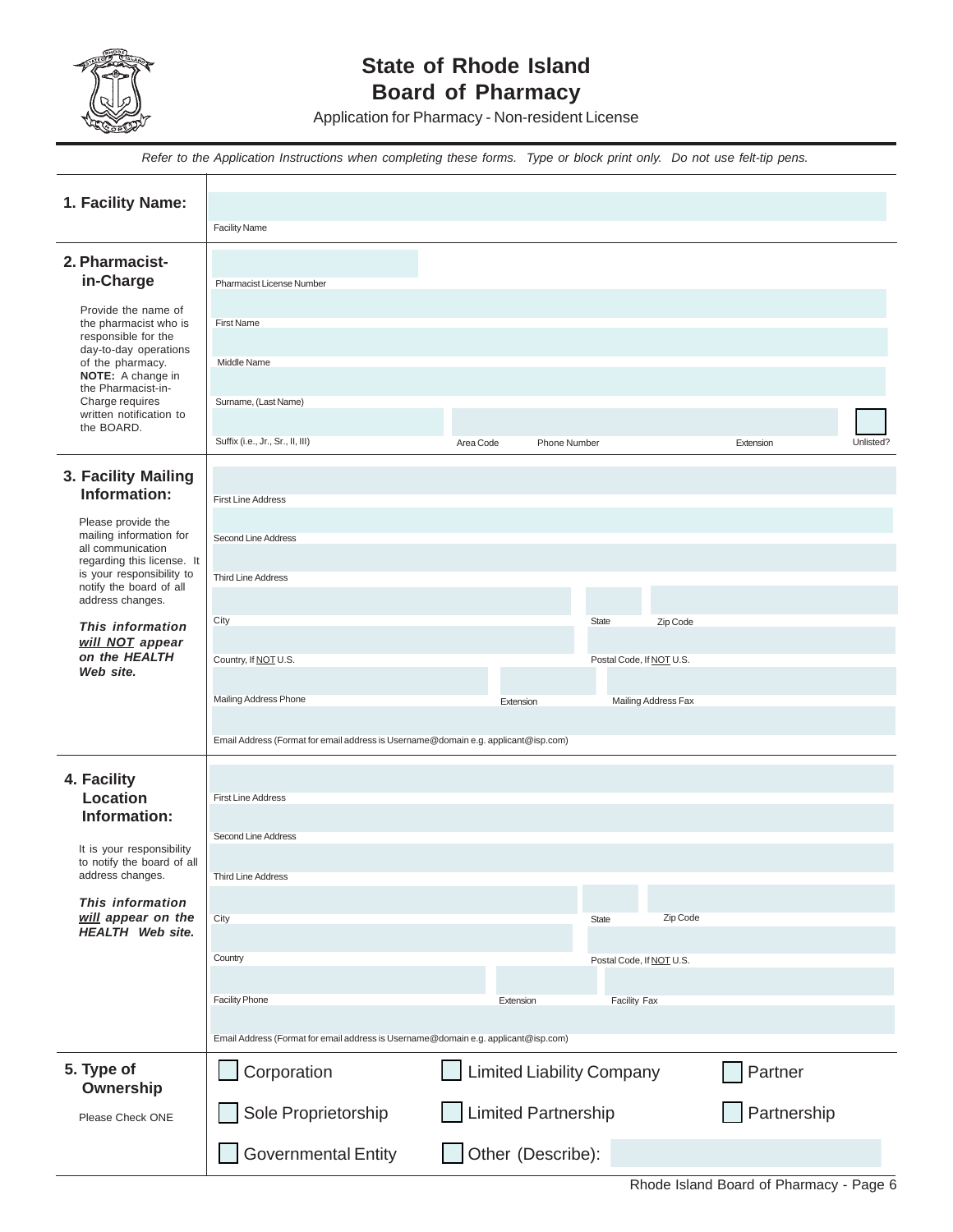### *Applicant: Print your complete business name >*

| Applicant. Frint your complete business name >                       |                                                                                                                                                                                                                                                                                                                                            |                                                                                                                                                                                                                                           |                                                                                                                                                                                                                    |                                                                             |  |
|----------------------------------------------------------------------|--------------------------------------------------------------------------------------------------------------------------------------------------------------------------------------------------------------------------------------------------------------------------------------------------------------------------------------------|-------------------------------------------------------------------------------------------------------------------------------------------------------------------------------------------------------------------------------------------|--------------------------------------------------------------------------------------------------------------------------------------------------------------------------------------------------------------------|-----------------------------------------------------------------------------|--|
| 6. Ownership<br>Information:                                         |                                                                                                                                                                                                                                                                                                                                            |                                                                                                                                                                                                                                           |                                                                                                                                                                                                                    |                                                                             |  |
|                                                                      | Name of Owner                                                                                                                                                                                                                                                                                                                              |                                                                                                                                                                                                                                           |                                                                                                                                                                                                                    |                                                                             |  |
| Provide the name<br>address and                                      | D.B.A. (Doing Business As)                                                                                                                                                                                                                                                                                                                 |                                                                                                                                                                                                                                           |                                                                                                                                                                                                                    |                                                                             |  |
| telephone number(s)<br>of the facility/                              | <b>First Line Address</b>                                                                                                                                                                                                                                                                                                                  |                                                                                                                                                                                                                                           |                                                                                                                                                                                                                    |                                                                             |  |
| business owner in                                                    |                                                                                                                                                                                                                                                                                                                                            |                                                                                                                                                                                                                                           |                                                                                                                                                                                                                    |                                                                             |  |
| the spaces provided.                                                 | Second Line Address                                                                                                                                                                                                                                                                                                                        |                                                                                                                                                                                                                                           |                                                                                                                                                                                                                    |                                                                             |  |
|                                                                      |                                                                                                                                                                                                                                                                                                                                            |                                                                                                                                                                                                                                           |                                                                                                                                                                                                                    |                                                                             |  |
|                                                                      | <b>Third Line Address</b>                                                                                                                                                                                                                                                                                                                  |                                                                                                                                                                                                                                           |                                                                                                                                                                                                                    |                                                                             |  |
|                                                                      |                                                                                                                                                                                                                                                                                                                                            |                                                                                                                                                                                                                                           |                                                                                                                                                                                                                    |                                                                             |  |
|                                                                      | City                                                                                                                                                                                                                                                                                                                                       |                                                                                                                                                                                                                                           |                                                                                                                                                                                                                    | State/Province Zip Code                                                     |  |
|                                                                      | Country, If NOT U.S.                                                                                                                                                                                                                                                                                                                       |                                                                                                                                                                                                                                           |                                                                                                                                                                                                                    | Postal Code, If NOT U.S.                                                    |  |
|                                                                      |                                                                                                                                                                                                                                                                                                                                            |                                                                                                                                                                                                                                           |                                                                                                                                                                                                                    |                                                                             |  |
|                                                                      | <b>Facility Phone</b>                                                                                                                                                                                                                                                                                                                      |                                                                                                                                                                                                                                           | Extension                                                                                                                                                                                                          | <b>Facility Fax</b>                                                         |  |
|                                                                      |                                                                                                                                                                                                                                                                                                                                            |                                                                                                                                                                                                                                           |                                                                                                                                                                                                                    |                                                                             |  |
|                                                                      |                                                                                                                                                                                                                                                                                                                                            | Email Address (Format for email address is Username@domain e.g. applicant@isp.com)                                                                                                                                                        |                                                                                                                                                                                                                    |                                                                             |  |
|                                                                      | U.S. Social Security Number (SSN)                                                                                                                                                                                                                                                                                                          |                                                                                                                                                                                                                                           | "Pursuant to Title 5, Chapter 76, of the Rhode Island General Laws,<br>as amended, I attest that I have filed all applicable tax returns and<br>paid all taxes owed to the State of Rhode Island, and I understand |                                                                             |  |
|                                                                      |                                                                                                                                                                                                                                                                                                                                            | that my Social Security Number (SSN)//Federal Employer<br>Identification Number (FEIN) will be transmitted to the Divison of<br>Federal Employer Identification Number (FEIN)<br>Taxation to verify that no taxes are owed to the State." |                                                                                                                                                                                                                    |                                                                             |  |
|                                                                      | <b>NOTE:</b> If you are the sole proprietor of a facility or business, then you must supply<br>your Social Security Number (SSN). If you are an individual representing a facility<br>or a business that is seeking licensure, then you must supply the Federal Employer<br>Identification Number (FEIN) for the facility or the business. |                                                                                                                                                                                                                                           |                                                                                                                                                                                                                    |                                                                             |  |
| 7. Agent of                                                          |                                                                                                                                                                                                                                                                                                                                            |                                                                                                                                                                                                                                           |                                                                                                                                                                                                                    |                                                                             |  |
| Record:                                                              | Agent of Record                                                                                                                                                                                                                                                                                                                            |                                                                                                                                                                                                                                           |                                                                                                                                                                                                                    |                                                                             |  |
|                                                                      |                                                                                                                                                                                                                                                                                                                                            |                                                                                                                                                                                                                                           |                                                                                                                                                                                                                    |                                                                             |  |
| Please provide the<br>Name and Address                               | <b>First Line Address</b>                                                                                                                                                                                                                                                                                                                  |                                                                                                                                                                                                                                           |                                                                                                                                                                                                                    |                                                                             |  |
| of the Resident<br>Agent of Record in<br>this state.                 | Second Line Address                                                                                                                                                                                                                                                                                                                        |                                                                                                                                                                                                                                           |                                                                                                                                                                                                                    |                                                                             |  |
| If none, please                                                      | <b>Third Line Address</b>                                                                                                                                                                                                                                                                                                                  |                                                                                                                                                                                                                                           |                                                                                                                                                                                                                    |                                                                             |  |
| check the box                                                        |                                                                                                                                                                                                                                                                                                                                            |                                                                                                                                                                                                                                           |                                                                                                                                                                                                                    |                                                                             |  |
| labeled "None".                                                      | City                                                                                                                                                                                                                                                                                                                                       |                                                                                                                                                                                                                                           |                                                                                                                                                                                                                    | State/Province Zip Code                                                     |  |
|                                                                      |                                                                                                                                                                                                                                                                                                                                            |                                                                                                                                                                                                                                           |                                                                                                                                                                                                                    |                                                                             |  |
|                                                                      | Country, If NOT U.S.                                                                                                                                                                                                                                                                                                                       |                                                                                                                                                                                                                                           |                                                                                                                                                                                                                    | Postal Code, If NOT U.S.                                                    |  |
|                                                                      |                                                                                                                                                                                                                                                                                                                                            |                                                                                                                                                                                                                                           |                                                                                                                                                                                                                    |                                                                             |  |
|                                                                      | Facility Phone                                                                                                                                                                                                                                                                                                                             |                                                                                                                                                                                                                                           | Extension                                                                                                                                                                                                          | Facility Fax                                                                |  |
|                                                                      |                                                                                                                                                                                                                                                                                                                                            | Email Address (Format for email address is Username@domain e.g. applicant@isp.com)                                                                                                                                                        |                                                                                                                                                                                                                    |                                                                             |  |
|                                                                      |                                                                                                                                                                                                                                                                                                                                            |                                                                                                                                                                                                                                           |                                                                                                                                                                                                                    |                                                                             |  |
|                                                                      | <b>NONE</b><br>NOTE: The Rhode Island Secretary of State shall be deemed<br>to be the true and lawful attorney for the nonresident pharmacy<br>if a Resident Agent is not designated on the application.                                                                                                                                   |                                                                                                                                                                                                                                           |                                                                                                                                                                                                                    |                                                                             |  |
|                                                                      |                                                                                                                                                                                                                                                                                                                                            |                                                                                                                                                                                                                                           |                                                                                                                                                                                                                    |                                                                             |  |
| 8. Pharmacy<br><b>License and</b><br><b>NCPDP#'s</b>                 | Out-of-State Pharmacy License Number                                                                                                                                                                                                                                                                                                       |                                                                                                                                                                                                                                           |                                                                                                                                                                                                                    | <b>State</b><br>NCPDP Number (no dashes)                                    |  |
| Please provide your                                                  |                                                                                                                                                                                                                                                                                                                                            |                                                                                                                                                                                                                                           |                                                                                                                                                                                                                    | National Council for Prescription Drug Programs Number (NCPDP)              |  |
| Out-Of-State<br>Pharmacy License<br>number and your<br>NCPDP Number. |                                                                                                                                                                                                                                                                                                                                            |                                                                                                                                                                                                                                           |                                                                                                                                                                                                                    | [formerly know an National Assoication of Board of Pharmacy Number (NABP#)] |  |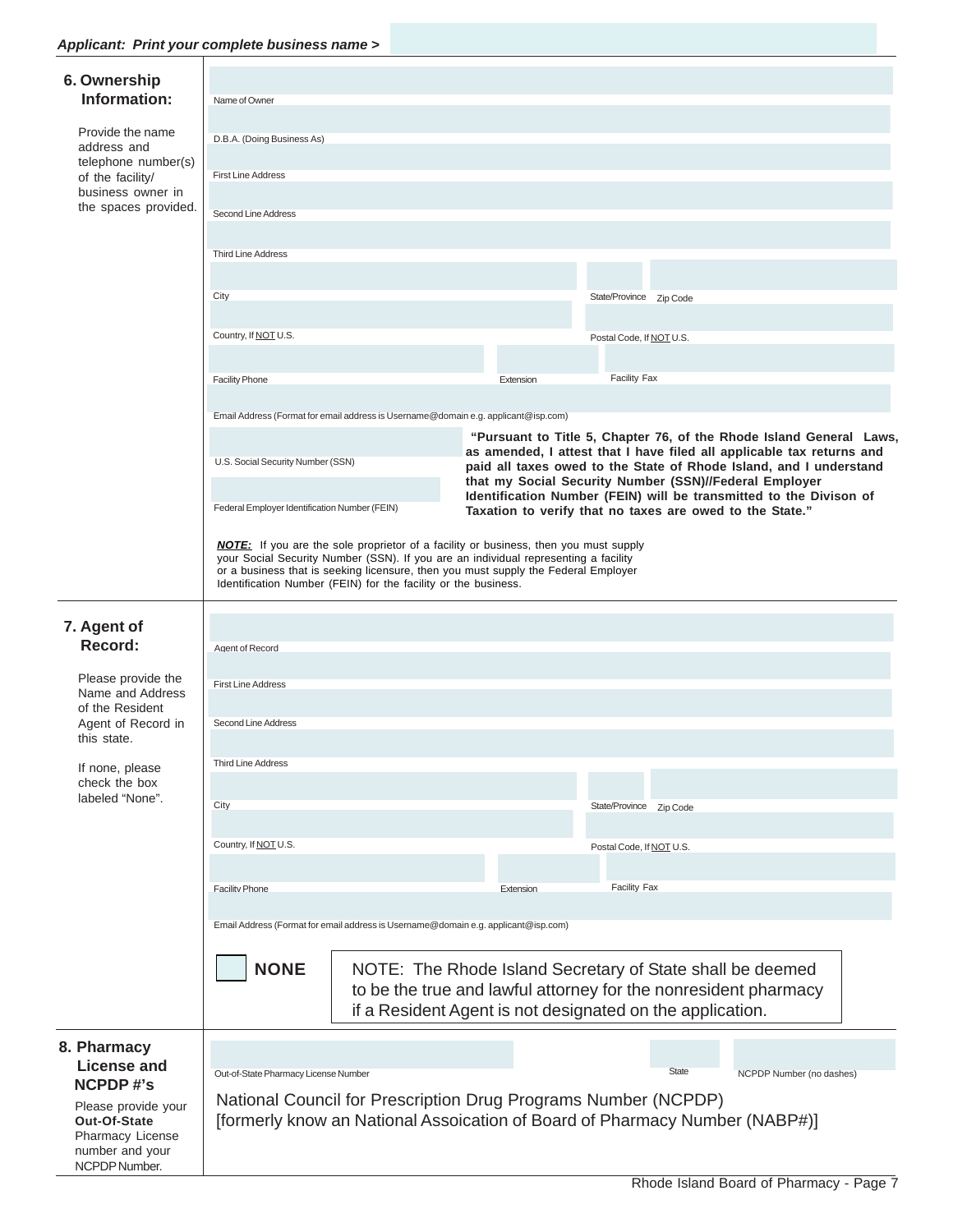*Applicant: Print your complete business name >*

| 9. Rhode Island<br><b>Controlled</b><br><b>Substances</b>               | Do you wish to apply for a Rhode Island Controlled Substances Registration?<br>Yes<br><b>No</b><br>If "Yes", the additional fee must be included in the attached payment                                                                                                                                                                                                                                                                                                                                                                                                                               |  |  |  |  |
|-------------------------------------------------------------------------|--------------------------------------------------------------------------------------------------------------------------------------------------------------------------------------------------------------------------------------------------------------------------------------------------------------------------------------------------------------------------------------------------------------------------------------------------------------------------------------------------------------------------------------------------------------------------------------------------------|--|--|--|--|
| <b>Registration</b><br>$(CSR)^*$                                        | Drug Schedules - Check all applicable                                                                                                                                                                                                                                                                                                                                                                                                                                                                                                                                                                  |  |  |  |  |
| Complete this area<br>to apply for a<br>registration to<br>dispense and | Schedule IV<br>Schedule II<br>Schedule III<br>Schedule V<br>Schedule I<br><b>Attach Protocol</b>                                                                                                                                                                                                                                                                                                                                                                                                                                                                                                       |  |  |  |  |
| possess controlled<br>substances in the                                 | <b>Drug Enforcement Administration (DEA Registration)</b>                                                                                                                                                                                                                                                                                                                                                                                                                                                                                                                                              |  |  |  |  |
| State of Rhode<br>Island (additional<br>fee required).                  | Pending**<br><b>DEA Number</b>                                                                                                                                                                                                                                                                                                                                                                                                                                                                                                                                                                         |  |  |  |  |
| <b>NOTE: The CSR is</b><br>renewed at the                               | *A CSR is not required if there are no controlled substances stored or dispensed on the premises.                                                                                                                                                                                                                                                                                                                                                                                                                                                                                                      |  |  |  |  |
| same time as the<br>pharmacy license.                                   | **A copy of the DEA Registration must be provided to the BOARD within 60 Days of issuance.                                                                                                                                                                                                                                                                                                                                                                                                                                                                                                             |  |  |  |  |
| 10. Discipline<br>Question                                              | Have any of your licenses to manufacture, distribute, or dispense been denied<br>1.<br>or disciplined in any state or jurisdiction?<br>Yes<br>N <sub>o</sub>                                                                                                                                                                                                                                                                                                                                                                                                                                           |  |  |  |  |
|                                                                         | NOTE: If you answer "Yes" to this question, you are required to furnish complete details, including date, place, reason and<br>disposition of the matter.                                                                                                                                                                                                                                                                                                                                                                                                                                              |  |  |  |  |
|                                                                         | <b>IMPORTANT INFORMATION</b>                                                                                                                                                                                                                                                                                                                                                                                                                                                                                                                                                                           |  |  |  |  |
| Carefully<br>read this<br>section.                                      | Licensed pharmacies cannot dispense or possess controlled substances in the State of<br>Rhode Island without a valid professional license, Rhode Island Controlled Substances Registration (CSR),<br>and a federal Drug Enforcement Administration (DEA) Registration. "Controlled Substances" for purposes<br>of this application, means a prescription drug in Schedules II through V, pursuant to the Rhode Island<br>Uniform Controlled Substances Act, and 21 CFR 1300 of the Federal Code of Regulations. Schedule I<br>drugs are used by researchers, and require the submission of a protocol. |  |  |  |  |
|                                                                         | Without a Rhode Island CSR, and federal DEA Registration, pharmacies may dispense or<br>possess non-controlled prescription medications under its pharmacy license. No CSR will<br>be granted to a pharmacy applicant whose application is "pending" in this state.                                                                                                                                                                                                                                                                                                                                    |  |  |  |  |
|                                                                         | All applicants must make application to the U.S. Drug Enforcement Administration for a<br>federal registration. Federal regulations require that applicants comply with individual state<br>requirements before they are issued a DEA Registration.                                                                                                                                                                                                                                                                                                                                                    |  |  |  |  |
|                                                                         | <b>Registration Unit</b><br><b>US Drug Enforcement Administration</b><br><b>JFK Federal Building</b><br><b>15 New Sudbury Street</b><br>Boston MA 02203-0131<br>(617) 557-2200                                                                                                                                                                                                                                                                                                                                                                                                                         |  |  |  |  |
|                                                                         | Issuance of a Rhode Island Controlled Substances Registration is contingent upon registration from the<br>U.S. Drug Enforcement Administration. If denied a "DEA Registration", the Rhode Island Controlled<br>Substances Registration becomes "VOID".                                                                                                                                                                                                                                                                                                                                                 |  |  |  |  |
|                                                                         | ** A copy of the DEA Registration must be provided to<br>the BOARD within 60 days of its issuance.                                                                                                                                                                                                                                                                                                                                                                                                                                                                                                     |  |  |  |  |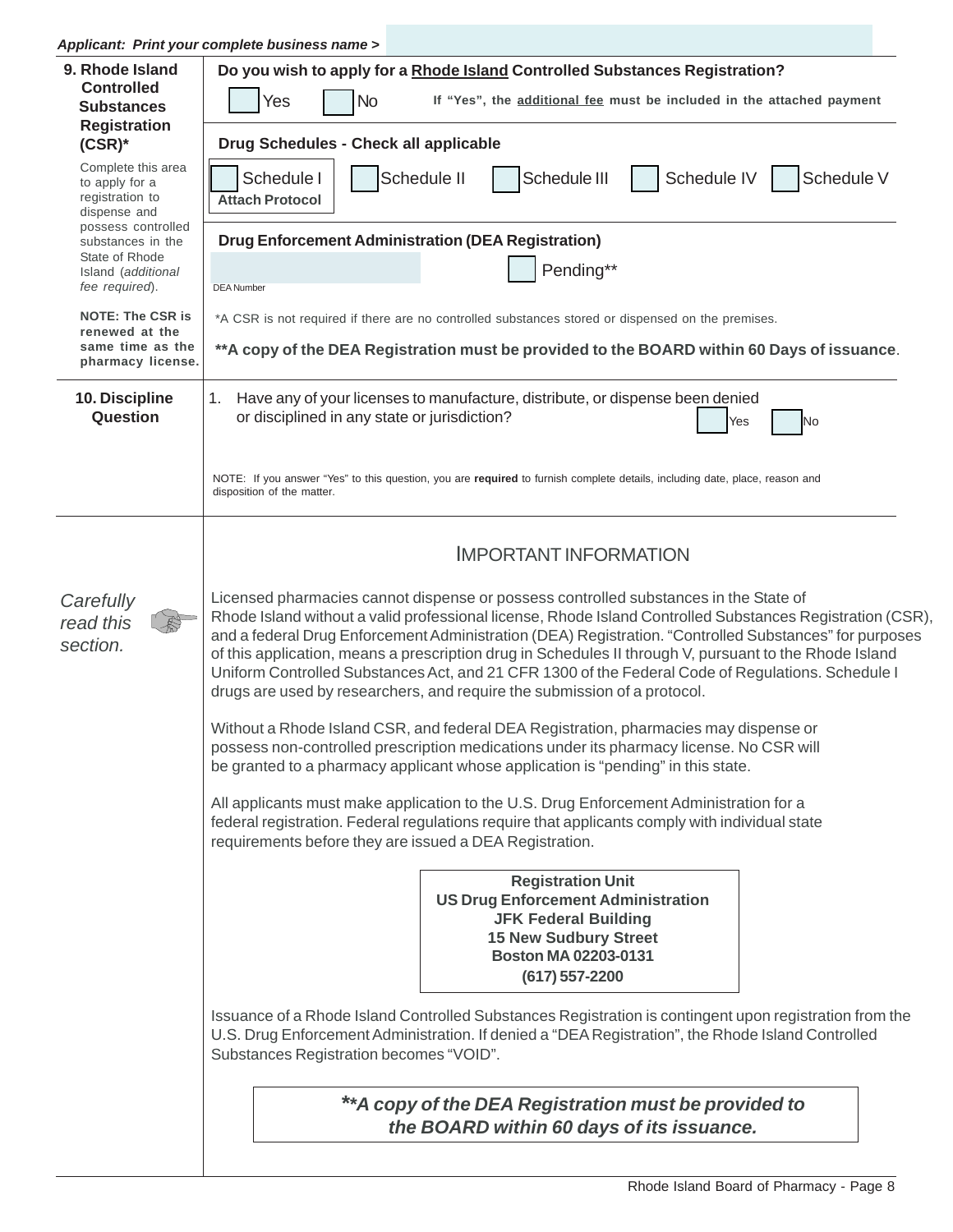| <b>Applicant</b>                                                                                                   |                                                                                                                                                                                                                                                                                                                                                                                                                                                                                                                                                                                                                                                                                                                                                                                                                                                           |                                                                                                                                                                                                                   |             |  |  |  |
|--------------------------------------------------------------------------------------------------------------------|-----------------------------------------------------------------------------------------------------------------------------------------------------------------------------------------------------------------------------------------------------------------------------------------------------------------------------------------------------------------------------------------------------------------------------------------------------------------------------------------------------------------------------------------------------------------------------------------------------------------------------------------------------------------------------------------------------------------------------------------------------------------------------------------------------------------------------------------------------------|-------------------------------------------------------------------------------------------------------------------------------------------------------------------------------------------------------------------|-------------|--|--|--|
| Complete this section<br>and sign in the                                                                           | person referred to in the foregoing application and supporting documents.                                                                                                                                                                                                                                                                                                                                                                                                                                                                                                                                                                                                                                                                                                                                                                                 |                                                                                                                                                                                                                   |             |  |  |  |
| presence of a notary<br>public.<br>Make sure that you<br>and the notary public<br>have completed all<br>components | I hereby authorize all hospital(s), institution(s) or organizations(s), my references, personal physicians,<br>employers (past and present) and all governmental agencies and instrumentality's (local, state,<br>federal or foreign) to release to the Rhode Island Board of Pharmacy any information which is material<br>to my application for licensure.<br>I have read carefully the questions in the foregoing application and have answered them completely,<br>without reservations of any kind, and I declare under penalty of perjury that my answers and all<br>statements made by me herein are true and correct. Should I furnish any false information in this<br>application, I hereby agree that such act shall constitute cause for denial, suspension or revocation of<br>my license to practice pharmacy in the State of Rhode Island. |                                                                                                                                                                                                                   |             |  |  |  |
| accurately and<br>completely.                                                                                      |                                                                                                                                                                                                                                                                                                                                                                                                                                                                                                                                                                                                                                                                                                                                                                                                                                                           |                                                                                                                                                                                                                   |             |  |  |  |
|                                                                                                                    | this affidavit is signed.                                                                                                                                                                                                                                                                                                                                                                                                                                                                                                                                                                                                                                                                                                                                                                                                                                 | I understand that this is a continuing application and that I have an affirmative duty to inform the Rhode<br>Island Board of Pharmacy of any change in the answers to these questions after this application and |             |  |  |  |
|                                                                                                                    |                                                                                                                                                                                                                                                                                                                                                                                                                                                                                                                                                                                                                                                                                                                                                                                                                                                           |                                                                                                                                                                                                                   |             |  |  |  |
|                                                                                                                    | Signature of Applicant                                                                                                                                                                                                                                                                                                                                                                                                                                                                                                                                                                                                                                                                                                                                                                                                                                    | Date of Signature (MM/DD/YY)                                                                                                                                                                                      |             |  |  |  |
|                                                                                                                    |                                                                                                                                                                                                                                                                                                                                                                                                                                                                                                                                                                                                                                                                                                                                                                                                                                                           |                                                                                                                                                                                                                   |             |  |  |  |
|                                                                                                                    |                                                                                                                                                                                                                                                                                                                                                                                                                                                                                                                                                                                                                                                                                                                                                                                                                                                           | The foregoing instrument was acknowledged before me this _____________ day of                                                                                                                                     |             |  |  |  |
|                                                                                                                    |                                                                                                                                                                                                                                                                                                                                                                                                                                                                                                                                                                                                                                                                                                                                                                                                                                                           |                                                                                                                                                                                                                   |             |  |  |  |
|                                                                                                                    |                                                                                                                                                                                                                                                                                                                                                                                                                                                                                                                                                                                                                                                                                                                                                                                                                                                           | who is personally known to me or has produced ___________________________________                                                                                                                                 |             |  |  |  |
|                                                                                                                    | as documentation and did / did not take an oath.                                                                                                                                                                                                                                                                                                                                                                                                                                                                                                                                                                                                                                                                                                                                                                                                          |                                                                                                                                                                                                                   |             |  |  |  |
|                                                                                                                    |                                                                                                                                                                                                                                                                                                                                                                                                                                                                                                                                                                                                                                                                                                                                                                                                                                                           |                                                                                                                                                                                                                   |             |  |  |  |
|                                                                                                                    |                                                                                                                                                                                                                                                                                                                                                                                                                                                                                                                                                                                                                                                                                                                                                                                                                                                           |                                                                                                                                                                                                                   |             |  |  |  |
|                                                                                                                    | Name of Notary (Print, Type or Stamp)                                                                                                                                                                                                                                                                                                                                                                                                                                                                                                                                                                                                                                                                                                                                                                                                                     | Signature of Notary                                                                                                                                                                                               |             |  |  |  |
|                                                                                                                    |                                                                                                                                                                                                                                                                                                                                                                                                                                                                                                                                                                                                                                                                                                                                                                                                                                                           |                                                                                                                                                                                                                   |             |  |  |  |
|                                                                                                                    |                                                                                                                                                                                                                                                                                                                                                                                                                                                                                                                                                                                                                                                                                                                                                                                                                                                           |                                                                                                                                                                                                                   | Notary Seal |  |  |  |
|                                                                                                                    |                                                                                                                                                                                                                                                                                                                                                                                                                                                                                                                                                                                                                                                                                                                                                                                                                                                           |                                                                                                                                                                                                                   |             |  |  |  |
|                                                                                                                    | Notary No/Commission No.                                                                                                                                                                                                                                                                                                                                                                                                                                                                                                                                                                                                                                                                                                                                                                                                                                  | Commission Expiration Date (MM/DD/YY)                                                                                                                                                                             |             |  |  |  |
|                                                                                                                    |                                                                                                                                                                                                                                                                                                                                                                                                                                                                                                                                                                                                                                                                                                                                                                                                                                                           |                                                                                                                                                                                                                   |             |  |  |  |
|                                                                                                                    |                                                                                                                                                                                                                                                                                                                                                                                                                                                                                                                                                                                                                                                                                                                                                                                                                                                           |                                                                                                                                                                                                                   |             |  |  |  |
|                                                                                                                    |                                                                                                                                                                                                                                                                                                                                                                                                                                                                                                                                                                                                                                                                                                                                                                                                                                                           |                                                                                                                                                                                                                   |             |  |  |  |
|                                                                                                                    |                                                                                                                                                                                                                                                                                                                                                                                                                                                                                                                                                                                                                                                                                                                                                                                                                                                           |                                                                                                                                                                                                                   |             |  |  |  |
|                                                                                                                    |                                                                                                                                                                                                                                                                                                                                                                                                                                                                                                                                                                                                                                                                                                                                                                                                                                                           |                                                                                                                                                                                                                   |             |  |  |  |
|                                                                                                                    |                                                                                                                                                                                                                                                                                                                                                                                                                                                                                                                                                                                                                                                                                                                                                                                                                                                           |                                                                                                                                                                                                                   |             |  |  |  |
|                                                                                                                    |                                                                                                                                                                                                                                                                                                                                                                                                                                                                                                                                                                                                                                                                                                                                                                                                                                                           |                                                                                                                                                                                                                   |             |  |  |  |